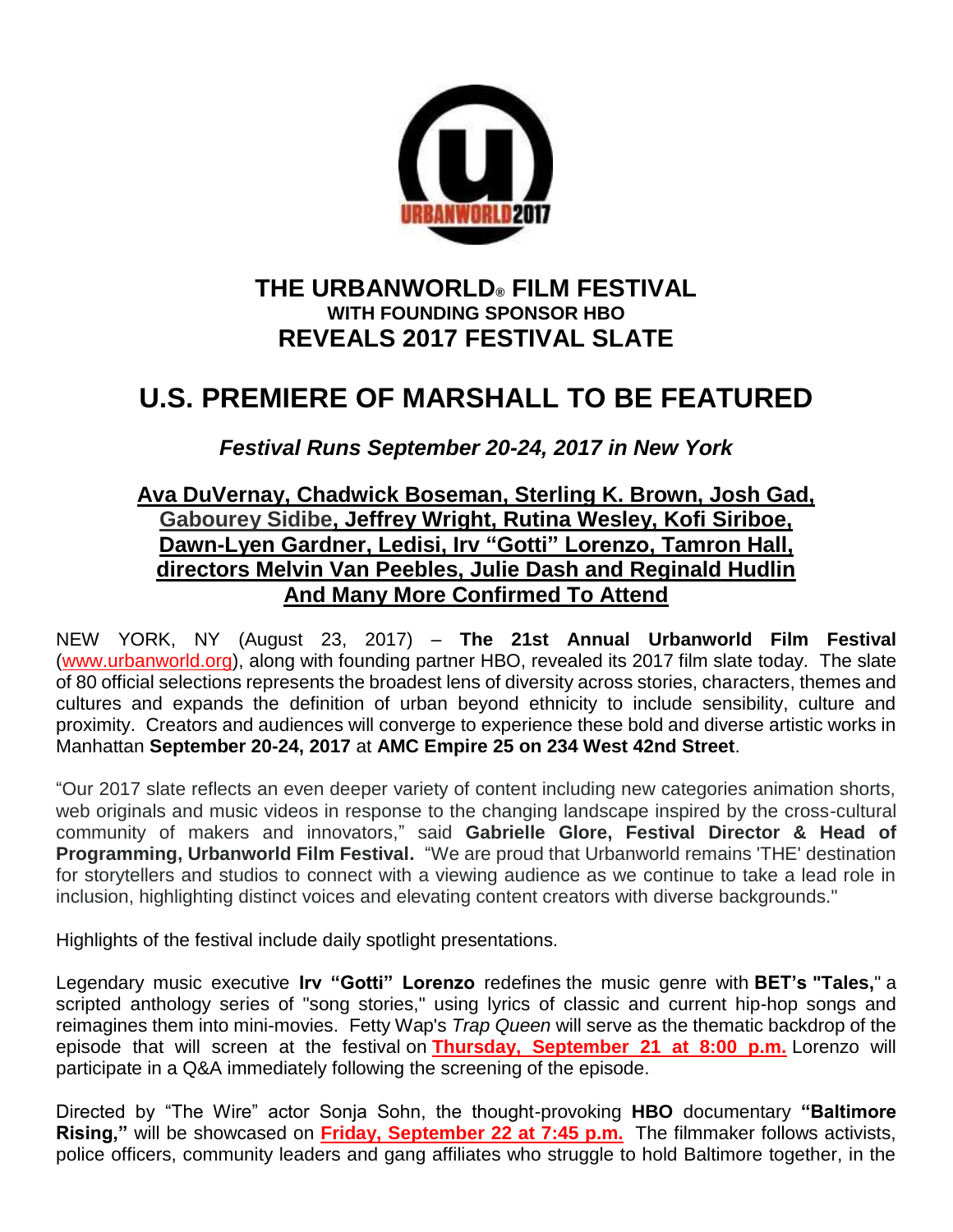wake of Freddie Gray's death, even as the homicide rate hits record levels, and explores how to make change when change is hard.

Renowned filmmaker **Ava DuVernay** returns to the festival on **Saturday, September 23 at 5:00 p.m.** to debut the midseason premiere of **"Queen Sugar."** In the contemporary drama on **OWN: Oprah Winfrey Network**, the Bordelon siblings struggle to move forward with their lives as they strive to honor the legacy of their father following his unexpected passing. Immediately following the screening, series stars **Rutina Wesley**, **Dawn-Lyen Gardner** and **Kofi Siriboe** will appear in conversation with DuVernay along with legendary director **Julie Dash**, who joins the second straight season of an all-female directorial team handpicked by DuVernay.

The U.S. premiere of *Marshall* will close the festival on **Saturday, September 23 at 8:00 p.m**. Long before he sat on the United States Supreme Court or claimed victory in Brown v. Board of Education, **Thurgood Marshall** (**Chadwick Boseman**) was a young rabble-rousing attorney for the NAACP. The film marks the true story of his greatest challenge in those early days – a fight he fought alongside attorney Sam Friedman (**Josh Gad**), a young lawyer with no experience in criminal law: the case of black chauffeur Joseph Spell (**Sterling K. Brown**), accused by his white employer, Eleanor Strubing of sexual assault and attempted murder. **Award-winning journalist Tamron Hall** will moderate a Q&A with Boseman, Brown, Gad and **Academy Award® nominated director Reginald Hudlin** immediately following the screening of the film.

Hudlin will also serve as the ambassador for the 2017 Urbanworld Film Festival. The acclaimed director and producer is a pioneer of the modern black film movement, helming some of the most influential films and TV series of his generation including *House Party*, *Boomerang* and "Black Panther." Most notably, he was nominated for a Best Picture Oscar® as one of the producers of Quentin Tarantino's Academy Award® and Golden Globe® -winning film *Django Unchained*, one of the top-grossing Westerns of all time.

Other talent confirmed to appear during the festival includes **Jeffrey Wright, Melvin Van Peebles, Gabourey Sidibe, Jamie Hector, Susan Kelechi Watson, Ledisi, La La Anthony, Mustafa Shakir, Saycon Sengbloh** and **LaTanya Richardson-Jackson.**

**Urbanworld Digital** will return to deliver a series of thought-provoking conversations, covering a range of topics including global opportunity, the convergence of content and technology and diversity in the industry on **Thursday, September 21, 2017 at 1:00 p.m.** at the HBO Theater on 1100 6<sup>th</sup> Avenue. The event has been presented by **HBO** since 2010 with festival filmmakers, digital influencers, executives, entrepreneurs and content creators attending annually. "As the platforms and mediums for content, communication and interaction evolve at an unprecedented pace, they continue providing and opening unique opportunities to amplify and elevate remarkable voices from a wide array of talented multicultural storytellers. HBO is delighted to host the seventh annual Urbanworld Digital, which provides precisely this forum to explore the convergence of creativity, media and technology," said **Dennis Williams, Senior Vice President, Corporate Social Responsibility, HBO.** Guests may RSVP for these events on Urbanworld's official website beginning September 1, 2017.

Along with founding partner HBO, key supporters include prestige partner BET Networks as well as premiere partners Comcast NBCUniversal and OWN: Oprah Winfrey Network. Industry partner supporters include Time Warner, Warner Bros., Stage 13, Urban Movie Channel, AMC Independent, Directors Guild of America and Writers Guild of America East. New York Amsterdam News serves as a media partner.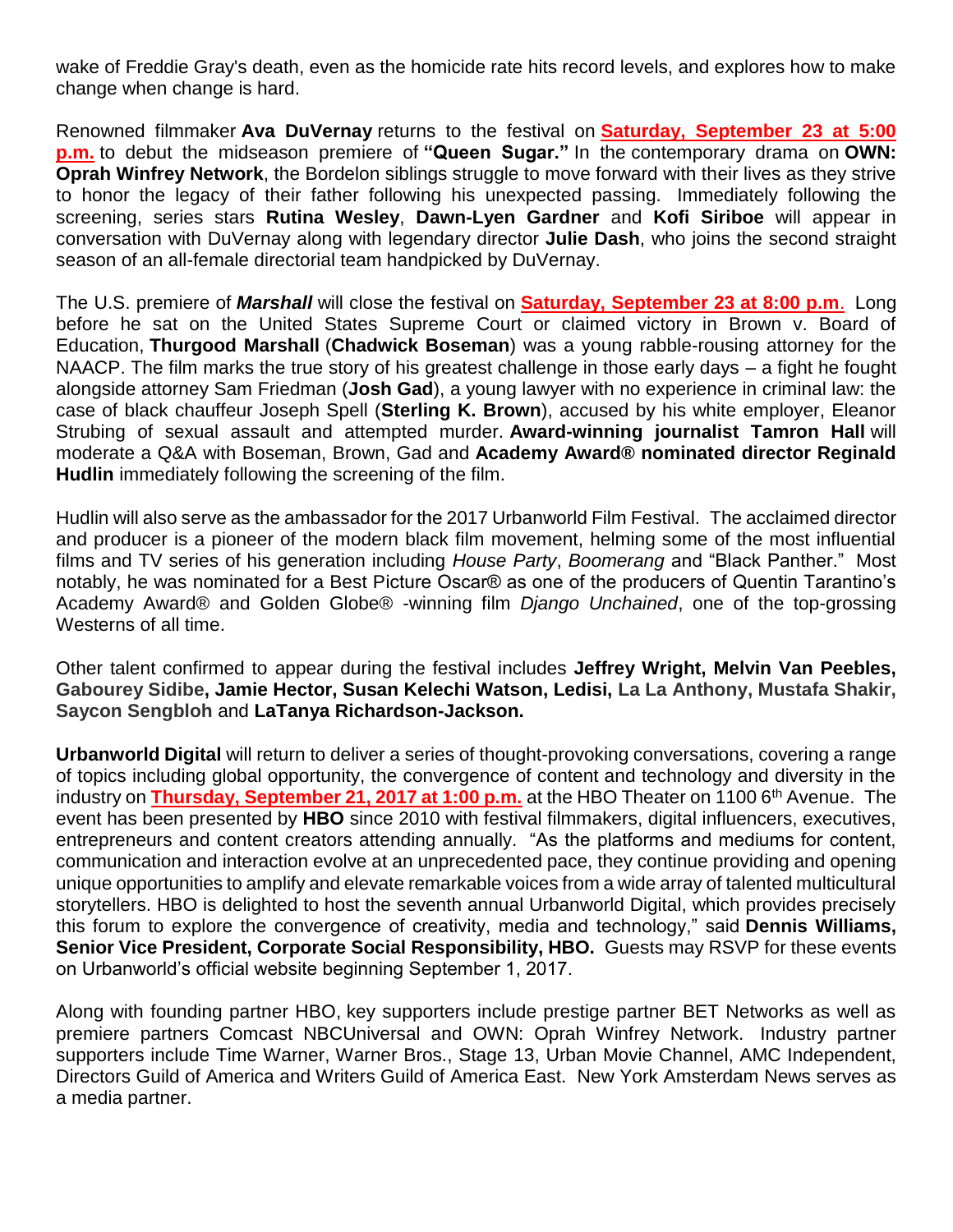Tickets and passes for the festival are on sale now. For additional announcements in September, go to [www.urbanworld.org.](http://www.urbanworld.org/) Follow **@UWFilmFest** and use #UW21 to join the conversation about Urbanworld on social media.

## **URBANWORLD 2017 FILM SLATE**

*\*As of 08.23.17\**

#### **SPOTLIGHT PRESENTATIONS**

Marshall – Directed by Reginald Hudlin – Presented by Open Road Films (U.S. Premiere) Baltimore Rising – Directed by Sonja Sohn – Presented by HBO (U.S. Premiere) Tales: Trap Queen – Directed by Benny Boom – Presented by BET Networks (World Premiere) Queen Sugar – Directed by Julie Dash – Presented by OWN: Oprah Winfrey Network (New York Premiere) Released – Presented by OWN: Oprah Winfrey Network (New York Premiere) Double Play – Directed by Ernest Dickerson (U.S. Premiere) Blackout (Alumni Spotlight – 10th Anniversary) – Directed by Jerry LaMothe

## **THE REVOLT YOUNG FILMMAKERS SHOWCASE**

Curiosities of the Quiet Boy – Directed by Quran Squire (New York Premiere) Laced – Directed by David Fortune (World Premiere) Night – Directed by Joosje Duk (New York Premiere) Role Model – Directed by TJ Noel-Sullivan (New York Premiere) Sad Mobius – Directed by Kiho Song (World Premiere) Khiluana (Toy) – Directed by Rajat Agrawal (World Premiere)

# **U.S. NARRATIVE FEATURES**

Alaska Is A Drag – Directed by Shaz Bennett (East Coast Premiere) Bruce!!! – Directed by Eden Marryshow (New York Premiere) Covers – Directed by Malcolm M. Mays (World Premiere) Quest – Directed by Santiago Rizzo (U.S. Premiere) Shine – Directed by Anthony Nardolillo (World Premiere) The Price – Directed by Anthony Onah – Presented by Samuel Goldwyn (East Coast Premiere) Varsity Punks – Directed by Anthony Solorzano (East Coast Premiere)

## **WORLD NARRATIVE FEATURES**

Brown Girl Begins (Canada) – Directed by Sharon Lewis (World Premiere) Cargo (Bahamas) – Directed by Kareem J. Mortimer (New York Premiere) Catching Feelings (South Africa) – Directed by Kagiso Lediga (East Coast Premiere) Moko Jumbie (Trinidad & Tobago) – Directed by Vashti Anderson (East Coast Premiere) Stay (Japan) – Directed by Darryl Wharton-Rigby (World Premiere) Tourments D'Amour (France) – Directed by Caroline Jules (New York Premiere)

## **DOCUMENTARY FEATURES**

Behind the Curtain: Eclipsed – Directed by Collins J. Harris IV – Presented by BET International (New York Premiere) Coach Jake – Directed by Ian Phillips (World Premiere) Geek Girls – Directed by Gina Hara – Presented by Women Make Movies (U.S. Premiere) Milwaukee 53206 – Directed by Keith McQuirter Speaking Tongues / Somos Lengua – Directed by Kyzza Terrazas (East Coast Premiere) Teach Us All – Directed by Sonia Lowman – Presented by ARRAY (East Coast Premiere) Word Is Bond – Directed by Sacha Jenkins – Presented by Saboteur (World Premiere)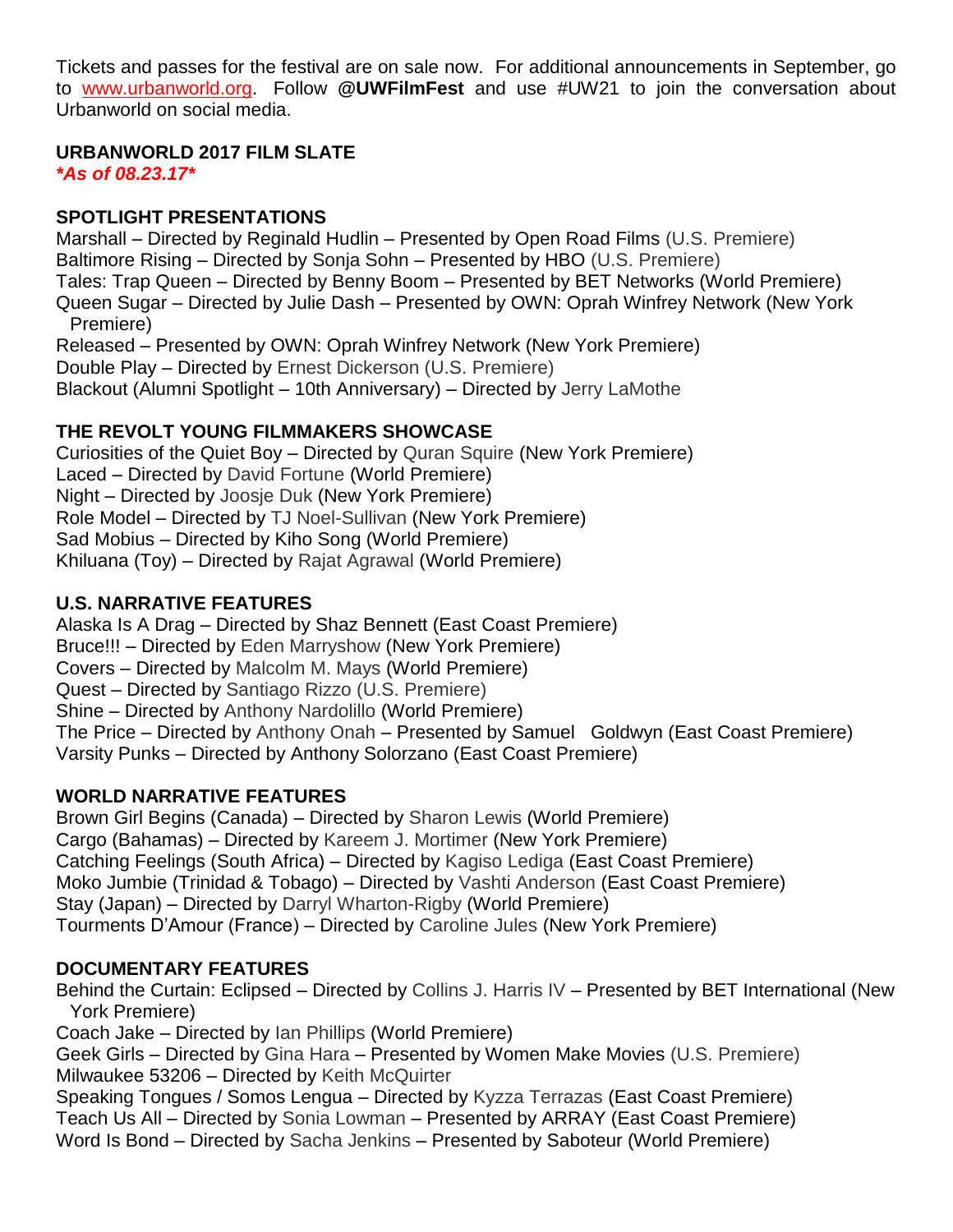## **NARRATIVE SHORTS**

Ablution – Directed by Omar Al Dakheel (World Premiere) AKASHI (あかし) – Directed by Mayumi Yoshida Atone – Directed by Damon L. Smith (East Coast Premiere) Big City – Directed by Jordan Bond and Lachlan Ryan Hijo por Hijo (Child For Child) – Directed by Juan Avella (New York Premiere) Cocoon – Directed by Mei Liying Covered – Directed by Desha Dauchan (New York Premiere) Dayton Jones – Directed by Nelson George (World Premiere) Emergency – Directed by Carey Williams Flip the Record – Directed by Marie Jamora Fractured – Directed by Arnold Chun (East Coast Premiere) French – Directed by Josza Anjembe Just Go – Directed by Pavels Gumennikovs (New York Premiere) Last Looks – Directed by Cierra Glaude (World Premiere) Lunch Time – Directed by Alireza Ghasemi (New York Premiere) Oscar Micheaux – Directed by JD Walker (U.S. Premiere) Out Again – Directed by Robin Cloud Search Party – Directed by Tesia Walker Shadow of Man – Directed by Kristof Sagna (U.S. Premiere) Silence Radio – Directed by Kartik Singh (U.S. Premiere) So Far From God – Directed by Bret Polish (World Premiere) Something More Banal – Directed by Shalini Adnani Suitable – Directed by Thembi Banks (U.S. Premiere) The Tale of Four – Directed by Gabourey Sidibe (New York Premiere) Teachers – Directed by Mark Columbus (World Premiere) The Bill – Directed by Caralene Robinson (New York Premiere) The Jump Off – Directed by Jovan James (World Premiere) The Middlegame – Directed by Kristen Hester (World Premiere) The Paris Project – Directed by Tamara P. Carter (World Premiere) Vernon Walks – Directed by Santiago A. Zannou (U.S. Premiere)

## **DOCUMENTARY SHORTS**

Waiting for Hassana – Directed by Ifunanya Maduka Alone – Directed by Garrett Bradley

## **ANIMATION SHORTS**

Victor & Isolina – Directed by William D. Caballero Sophia – Directed by Zsofia Opra-Szabo Mosquito: Bite of Passage – Directed by Brian Vincent Rhodes and Eric Cheng

#### **WEB ORIGINALS**

Docket 32357 – Directed by Randy Wilkins (East Coast Premiere) High And Mighty – Directed by Carlos Lopez Estrada (East Coast Premiere) I Love Bekka and Lucy – Directed by Rachael Holder (East Coast Premiere) Independent – Created by We Are Famous (East Coast Premiere)

#### **MUSIC VIDEOS**

Beautiful Soul (Featuring Elán Varner) – Directed by Jac Benson II (World Premiere) Know Your Worth (Featuring Halima Akinlade) – Directed by Emily Gurland Can I Exist (Featuring Missio) – Directed by Jeff Ray Sunday Saxon (Featuring Old Man Saxon) – Directed by Anthony Yano Hays